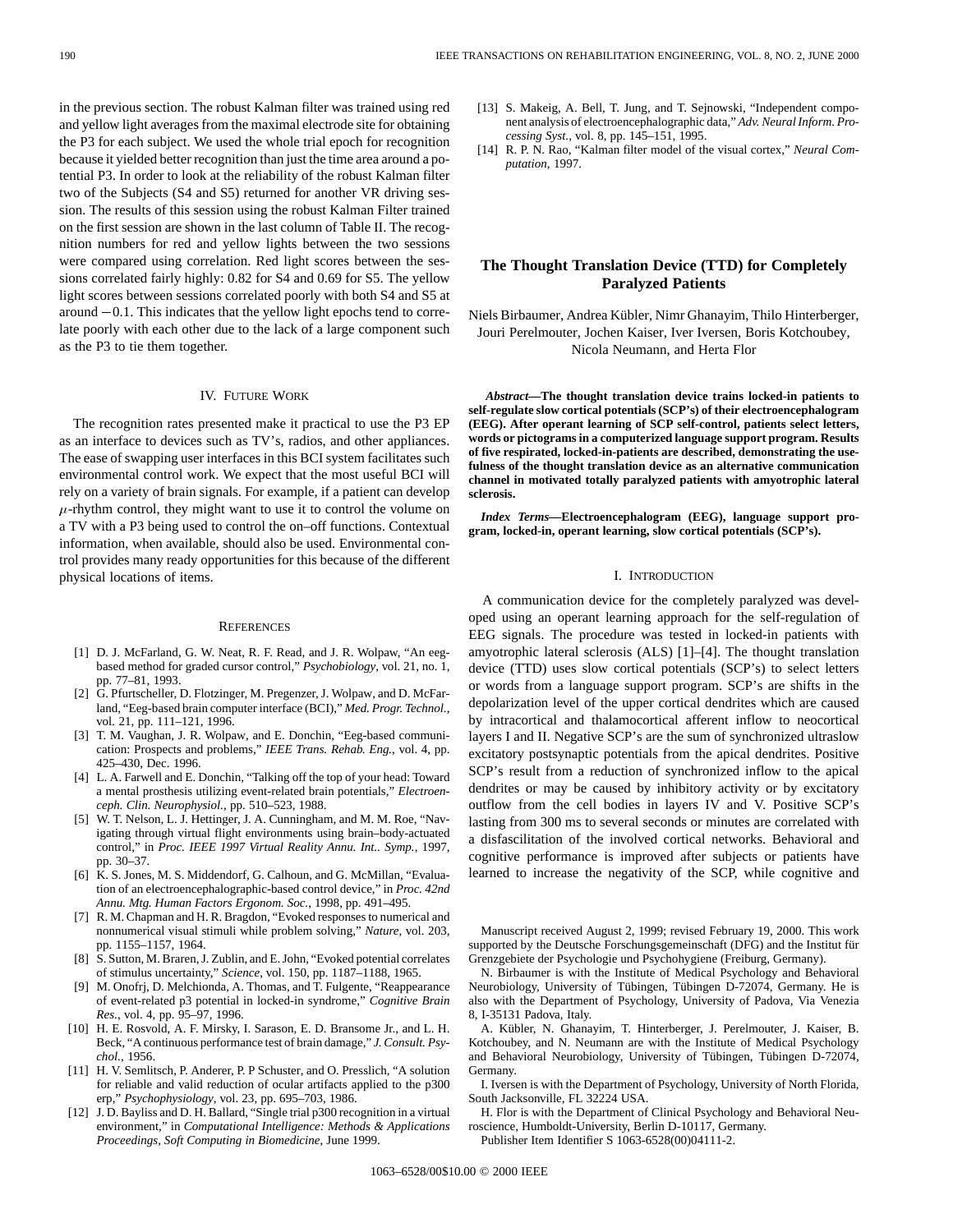behavioral performance is reduced during positive cortical potentials [5].

Operant conditioning of SCP's is possible and leads to improved behavioral and cognitive performance involving the respective brain region if negativity is trained, and reduced performance if positivity is achieved (for a review see [4]). SCP's are used for the thought translation device because their neurophysiological basis is well understood and the learning rules of the acquisition of SCP self-control are well known. Because SCP's indicate the overall preparatory excitation level of a cortical network, they are universally present in the human brain. In patients with extensive lesions or atrophy of the brain, such as in ALS, SCP's can be recorded from most cortical areas without serious pathological deviations. The same is true for other candidates for brain-computer-communication, such as people with stroke, muscular dystrophies, autistic and schizophrenic disorders. A series of studies examined the pathophysiology and mechanisms or several therapeutic applications of self-regulation of SCP's with neurological and psychiatric disorders, for example, untreatable chronic epilepsy [6], [7].

## II. METHODS

## *A. Patients*

The present report describes the results of five patients. Three patients acquired reliable self-control of SCP and two patients have been using the thought-translation-device for communication for several months. Both patients have been artificially ventilated and artificially fed for more than four years; one has rudimentary control of a small face muscle, the other has some rudimentary control of eye movements, but only for a short period of time. The third patient has partial control of eye movement and is intermittently on respiration. One patient did not continue training for motivational reasons. Another patient, who still had rudimentary muscular abilities, discontinued training for personal reasons after several months of successful learning of SCP.

### III. APPARATUS AND RECORDING

All experiments take place in the patients' homes with portable training devices that remain with the patients. The patients are lying in bed or sitting in wheelchairs. Conventional eight-channel EEG-amplifiers with a high time constant ranging from 3 to 16 s (depending on the patient's response) are used. EEG is recorded from the vertex relative to mastoids at a sampling rate of 256 Hz. During the first and subsequently every 30th training session a multielectrode recording session is performed using C3 and C4 (left and right central) and  $P<sub>z</sub>$  (parietal) and  $F<sub>z</sub>$  (frontal) electrodes in addition to  $C<sub>z</sub>$  (vertex). Vertical eye movements are simultaneously recorded with standard online removal of eye movement artifacts [5]. Ag/AgCl-electrodes (8 mm) are fixed with elefix electrode cream at an impedance of less than 5  $k\Omega$ . Electrodes are attached with collodium and remain on the patient's head for several days before they are cleaned and reattached. Therefore, patients have 24-h access to the thought-translation-device. SCP's are extracted online from the regular electroencephalogram, filtered, corrected for eye movement artifacts and fed back to the patient with visual, auditory or tactile feedback. Visual feedback of the SCP consists of an EEG signal that is updated every 63 ms and is converted to the shape of a ball-like light that moves toward or away from a target box that is located in the upper part of the monitor and is highlighted when the patient has to produce an SCP negativity and flashes in the lower part of the monitor when the patient has to produce a positivity. After a 2-s baseline, the SCP's are fed back for 2–4 s. In order to avoid erratic movements of the feedback-curser the EEG is averaged over a sliding window of 500 ms moving in steps of 63 ms. With a sampling rate of 256 Hz the EEG is digitized with a rate of 4 ms. If the patient achieves the required amplitude change, as assessed by an online classification system, reinforcement is provided by presenting a smiling face and a new trial begins. A training day usually consists of 6–12 sessions each of which lasts about 5–10 min and comprises 70–100 trials. Patients are trained several times per week. Initiation of the baseline period is indicated by a high-pitched tone, initiation of the 2–4-s feedback period is initiated by a low-pitched tone. The training procedure follows a shaping program in which progressively more demanding SCP amplitude changes are reinforced. The response criterion is gradually increased from 5 to 8  $\mu$ V. If stable performance of at least 75% correct trials is achieved, the patient begins to work with the first level of the language support program. With the exception of patient 003, who achieved 75% self-control after only a few weeks of training, all other patients had to be trained for several months before they reached the criterion of 75% correct.

For the language support program (spelling device), the alphabet is first (level 1) split into halves (letter-banks) which are presented successively at the bottom of the screen for several seconds. If the subject selects the letter-bank being shown by generating an SCP shift, the letter bank is then split into two new halves and so on, until each of the two letter-banks has only one letter in it. When one of the two final letters is selected, it is displayed in the top text field of the screen and a new selection begins at level 1. A "return function," which appears as an option after rejecting two successive letter-banks, allows the patient to erase the last symbol written in the text field. Most training sessions are video-documented.

## IV. RESULTS

Fig. 1 presents the results of three patients who successfully learned to spell with the TTD. Patient 001 has been trained for more than 260 sessions and has progressed to free spelling [see Fig. 1(a)]. The patient reached the free spelling stage after about 100 sessions (with a session consisting of 70 to 100 trials) of "copy spelling" (i.e., selection of letters that are presented on the screen) and has maintained a high level of correct responses since then.

Both patients can write their own letters by using the TTD. Patient 002 [see Fig. 1(b)] has been trained for 220 sessions and he also maintains a high level of correct responses. The patients' average number of trials for the selection of a letter varied from 8 to 80 with a median number of 28. This means that they needed about 2 min for the selection of one letter (based on a trial-length of 4.5 s). Fig. 2 shows averaged SCP's over 700 representative trials for each of the three patients of Fig. 1 separated for trials where selection of a character was required with cortical positivity and for trials where rejection without cortical positivity was required.

Fig. 3 presents a self-generated letter of patient 002. Patient 003 has been trained for 190 sessions and has so-far only used copy spelling. He has quickly obtained a very high level of accuracy and will soon be switched to pictograms since his reading and writing skills would not permit the use of self-selected letters and words. Of the two remaining patients, patient 004 achieved 65% control after several months of training but then stopped training because he lost self-control of SCP after he changed his cognitive strategy; despite of several days of new training he never regained control. Patient 005 who had less advanced ALS stopped training because the patient inadvertently received false feedback and the patient's will to live and to change from mask respiration to respiration through a tracheotomic device was low. He later refused to continue to live.

Communication speed could be considerably improved by presenting entire words, word prediction after spelling the first letters, and pictograms in the language support program. Despite the improved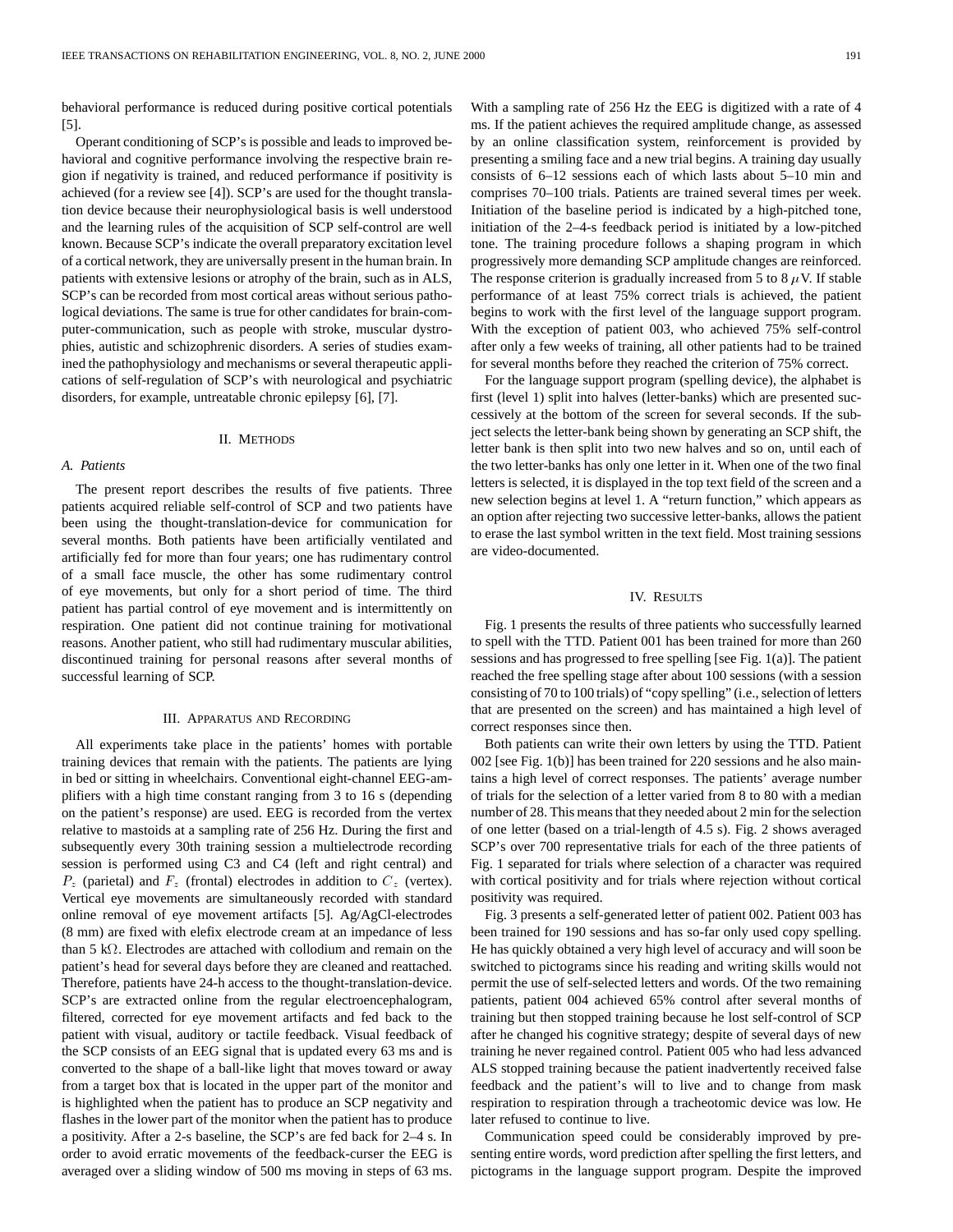

Fig. 1. Learning rates of patients 001–003 using SCP feedback. After an initial training phase that required positivity or negativity of the SCP, the patients used their preferred SCP response (positivity or negativity) to copy letters. Copy spelling I refers to a phase where the selection of wrong letters resulted in the repeated presentation of the letter that was to be selected. Copy spelling II refers to a phase where the patients were presented with the letter they had selected even if the selection was wrong. They subsequently had to erase the letter if they had made a mistake. Free spelling refers to a phase where the patients selected letters and words according to their own wishes. Error rates of this phase are deduced from the words the patients completed. Fig. 1(a) shows only the last 40 sessions of the SCP training of patient 001 who received overall more than 200 SCP training sessions. (Patient 001 and 002 Fig. 1 from *Nature*, vol. 398, pp. 297–298, Mar. 25, 1999; N. Birbaumer, N. Ghanayim, T. Hinterberger, I. Iversen, B. Kotchoubey, A. Kübler, J. Perelmouter, E. Taub, and H. Flor, A spelling device for the paralyzed, with permission.)

writing speed, the patients seem to dislike to use pre-selected word sequences or word predictions because they feel less free in selecting



Fig. 2. Averaged SCP's of the patients of Fig. 1. Representative averages over 700 trials each during baseline, baseline interval and feedback interval separated for trials where selection of a letter was required with a cortical positivity (solid line) and trials where rejection of a letter was required with no positivity or negativity (thin line). Appearance and disappearance of the light-ball feedback is indicated by the bottom dark line during the feedback interval. Different waveforms develop during training which remain highly stable within each individual patient.

```
LIEBER-HERR-DAMBMANN-DAS-IST-MEIN-DRITTER-BRIEF-
DEN-ICH-NUR-MIT-MEINEN-GEDANKEN-GESCHRIEBEN-HABE.-
WELTWEIT-GIBT-ZWEI-MENSCHEN-DIE-DAS-KÖNNEN.-DAFÜR-
WERDE-ICH-VON-UNI-TÜBINGEN-DREIMAL-PRO-WOCHE-
TRAINIERT.-DAS-TRAINING-IST-HART-MACHT-ABER-
SPASS.-ICH-FREUE-MICH-ÜBER-IHREN-BESUCH.-
HERZLICHE-GRÜßE-AN-IHRE-FRAU.-IHR-JÜRGEN-BOROWICZ-
```
Fig. 3. One of the letters written by patient 002.

and presenting their own intentions and thoughts. All patients with the exception of the nonnative speaker (patient 003) select characters at a rather slow speed. Completely paralyzed patients may feel less time pressure and may therefore be satisfied with the achieved communication speed, which is a substantial improvement compared to the inability of communication before they used the Language Support Program. However, for verbal communication with healthy people the achieved spelling speed needs to be improved, i.e., by more extensive use of word prediction and abbreviation expansion already available in the language support program.

### V. DISCUSSION

The data presented here demonstrate that locked-in patients can regain communication ability by using their SCP's to select letters. Although still slow, the TTD satisfies the requirements for a successful brain-computer interface [8]–[10]. The TTD could connect online to